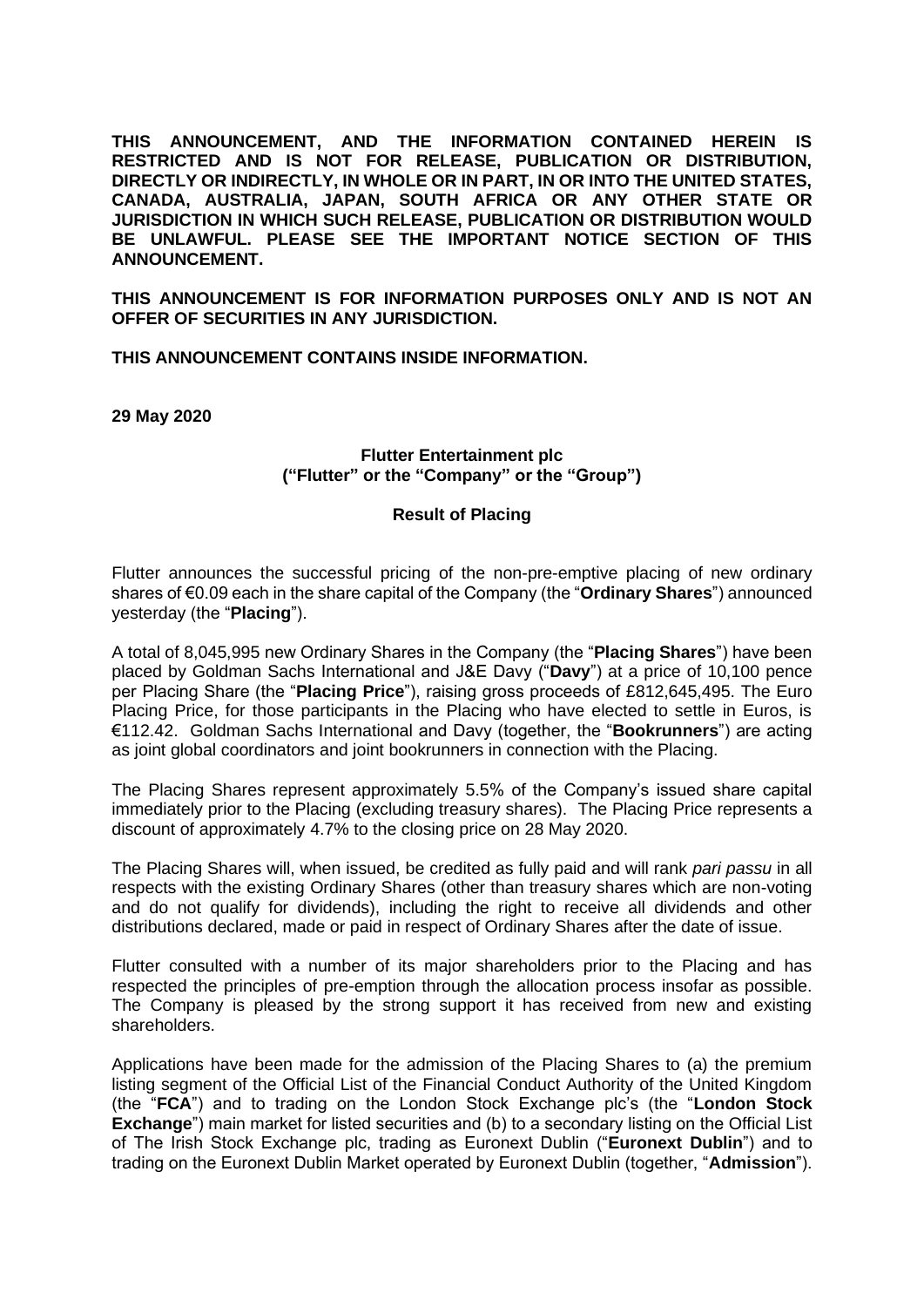It is expected that settlement of the Placing Shares will occur, Admission will become effective and that dealings will commence in the Placing Shares at 8.00 a.m. on 2 June 2020. The Placing is conditional, among other things, upon Admission becoming effective and the placing agreement between the Company, Goldman Sachs International and Davy not being terminated in accordance with its terms.

Following Admission, the total number of shares in issue in the Company will be 156,302,420 (including 1,965,600 treasury shares). Therefore, following Admission, the total number of voting shares in Flutter in issue will be 154,336,820. This figure may be used by shareholders as the denominator for the calculations by which they will determine if they are required to notify their interest in, or a change to their interest in the Company under the Transparency (Directive 2004/109/EC) Regulations 2007 of Ireland and the Irish Transparency Rules.

This Announcement should be read in its entirety. In particular, you should read and understand the information provided in the "*Important Notice*" section of this Announcement.

The person responsible for arranging release of this Announcement on behalf of Flutter is Edward Traynor, Company Secretary of Flutter.

For further information on this Announcement, please contact:

| <b>Flutter Entertainment plc</b><br>Jonathan Hill, Chief Financial Officer<br>David Jennings, Corporate Finance & Investor Relations<br>Ciara O'Mullane, Investor Relations<br>Liam Kealy, Investor Relations | + 353 87 951 3560<br>+ 353 87 947 7862<br>+353876652014 |
|---------------------------------------------------------------------------------------------------------------------------------------------------------------------------------------------------------------|---------------------------------------------------------|
| Press:<br>Fi Thorne, Corporate Affairs                                                                                                                                                                        | +44 75 2111 4787                                        |
| Davy (Joint Global Co-ordinator and Joint Corporate<br>Broker)<br>John Lydon<br><b>Brian Garrahy</b><br>Tom Tynan                                                                                             | +353 (0) 1 679 6363                                     |
| <b>Goldman Sachs International (Joint Global Co-ordinator</b><br>and Corporate Broker)<br><b>Anthony Gutman</b><br><b>Charlie Lytle</b><br><b>Nick Harper</b><br><b>Jimmy Bastock</b>                         | +44 (0) 20 7774 1000                                    |
| <b>Drury / Porter Novelli</b><br><b>Billy Murphy</b>                                                                                                                                                          | + 353 1 260 5000                                        |
| <b>Finsbury (Media Enquiries)</b><br>James Murgatroyd<br><b>Robert Allen</b>                                                                                                                                  | +44 (0) 77 6825 4911<br>+44 (0) 75 5444 1363            |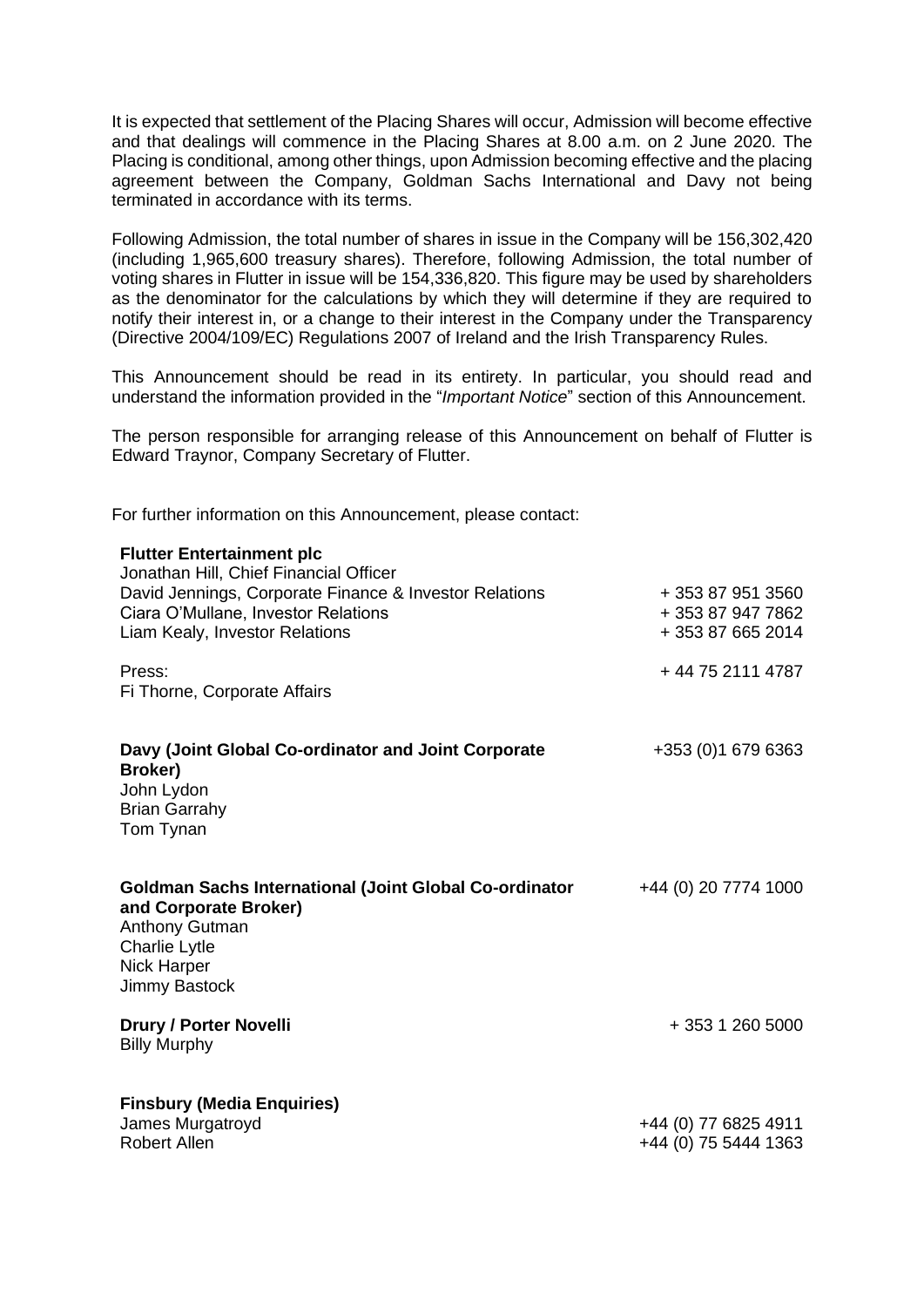## **Important Notice**

This Announcement has been issued by, and is the sole responsibility of, the Company. No representation or warranty, express or implied, is or will be made as to, or in relation to, and no responsibility or liability is or will be accepted by Goldman Sachs International or Davy or by any of their respective Affiliates or agents as to, or in relation to, the accuracy or completeness of this Announcement or any other written or oral information made available to or publicly available to any interested party or its advisers, and any liability therefor is expressly disclaimed.

Goldman Sachs International, which is authorised by the UK Prudential Regulatory Authority and regulated by the UK Financial Conduct Authority and the UK Prudential Regulatory Authority, is acting exclusively as joint global co-ordinator and joint bookrunner for the Company and for no one else in connection with the Placing is not, and will not be, responsible to anyone other than the Company for providing the protections afforded to its clients or for providing advice in relation to the Placing or any other matters referred to in this Announcement.

J&E Davy, which is regulated in Ireland by the Central Bank of Ireland is acting exclusively as joint global co-ordinator and joint bookrunner for the Company and for no-one else in connection with the Placing and is not, and will not be, responsible to anyone other than the Company for providing the protections afforded to its clients nor for providing advice in relation to the Placing and/or any other matter referred to in this Announcement.

Apart from the responsibilities and liabilities, if any, which may be imposed on the Bookrunners by the Financial Services and Markets Act 2000 of the United Kingdom or by the regulatory regime established under it, neither Goldman Sachs International, Davy nor any of their respective Affiliates owes or accepts any duty, liability or responsibility whatsoever to any person who is not a client for the contents of the information contained in this Announcement or for any other statement made or purported to be made by or on behalf of the Bookrunners or their respective Affiliates in connection with the Company, the Placing Shares or the Placing. The Bookrunners and each of their respective Affiliates accordingly disclaim all and any liability, whether arising in tort, contract or otherwise (save as referred to above) in respect of any statements or other information contained in this Announcement and no representation or warranty, express or implied, is made by the Bookrunners or any of their respective Affiliates as to the accuracy, completeness or sufficiency of the information contained in this Announcement.

Members of the public are not eligible to take part in the Placing. This Announcement is directed only at and may only be communicated to: (A) persons in a Member State of the European Economic Area who are qualified investors ("**Qualified Investors**") within the meaning of Article 2(e) of Regulation (EU) 2017/1129 on the prospectus to be published when securities are offered to the public or admitted to trading on a regulated market; or (B) in the United Kingdom, Qualified Investors who are also (I) persons having professional experience in matters relating to investments who fall within the definition of "investment professional" in Article 19(5) of the Financial Services and Markets Act 2000 (Financial Promotion) Order 2005 of the United Kingdom, as amended (the "**Order**"), (II) persons who fall within Article 49(2)(a) to (d) ("High Net Worth Companies, Unincorporated Associations, etc") of the Order, or (III) persons to whom it may otherwise be lawfully communicated (all such persons referred to in (A) and (B) above together being referred to as "**Relevant Persons**").

This Announcement must not be acted on or relied on by persons who are not Relevant Persons. Persons distributing this Announcement must satisfy themselves that it is lawful to do so. Any investment or investment activity to which this Announcement relates is available only to Relevant Persons and will be engaged in only with Relevant Persons. This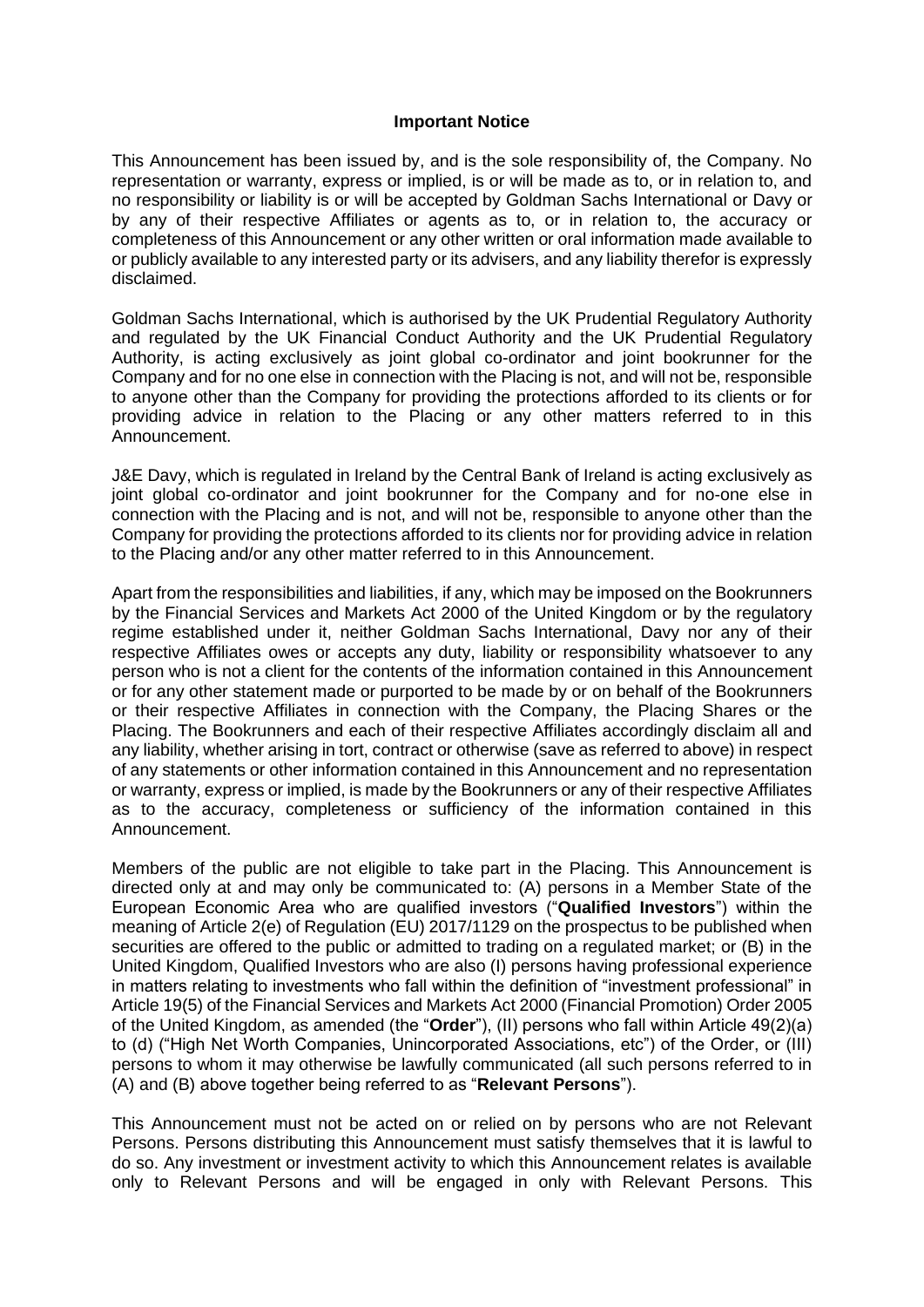Announcement is for information purposes only and shall not constitute an offer to sell or issue or the solicitation of an offer to buy, subscribe for or otherwise acquire securities in any jurisdiction in which any such offer or solicitation would be unlawful. Any failure to comply with this restriction may constitute a violation of the securities laws of such jurisdictions. Persons needing advice should consult an independent financial adviser.

This Announcement and the information contained herein is restricted and is not for release, publication or distribution, directly or indirectly, in whole or in part, in, into or from the United States, Australia, Canada, Japan, South Africa or any other state or jurisdiction in which the same would be restricted, unlawful or unauthorised (each a "**Restricted Territory**"). In addition, the offering of the Placing Shares in certain jurisdictions may be restricted by law. This Announcement is for information purposes only and does not constitute an offer to buy, sell, issue, acquire or subscribe for, or the solicitation of an offer to buy, sell, issue, acquire or subscribe for shares in the capital of the Company in any Restricted Territory or to any person to whom it is unlawful to make such offer or solicitation. This Announcement is not a prospectus, disclosure document or offering document under the law of any jurisdiction. No prospectus, disclosure document or offering document has been lodged or registered under, or prepared in compliance with, the securities laws of any Restricted Territory. This Announcement does not constitute financial product advice and does not, and will not, form any part of any contract for the acquisition of the shares in the capital of the Company. No action has been taken by the Company or the Bookrunners that would permit an offering of such shares or possession or distribution of this Announcement or any other offering or publicity material relating to such shares in any jurisdiction where action for that purpose is required. Persons into whose possession this Announcement comes are required by the Company and the Bookrunners to inform themselves about, and to observe, such restrictions. Any failure to comply with these restrictions may constitute a violation of the securities laws of such jurisdictions.

This Announcement is not for publication or distribution, directly or indirectly, in or into the United States of America. This Announcement is not an offer of securities for sale into the United States. The securities referred to herein have not been and will not be registered under the U.S. Securities Act of 1933, as amended, and may not be offered or sold in the United States, except pursuant to an applicable exemption from registration. No public offering of securities is being made in the United States.

Subject to certain exemptions, the securities referred to herein may not be offered or sold in any Restricted Territory or for the account or benefit of any national resident or citizen of any Restricted Territory. No public offering of the shares referred to in this Announcement is being made in Ireland, the United Kingdom, any Restricted Territory or elsewhere.

The information in this Announcement may not be forwarded or distributed to any other person and may not be reproduced in any manner whatsoever. Any forwarding, distribution, reproduction, or disclosure of this information in whole or in part is unauthorised. Failure to comply with this directive may result in a violation of the Securities Act or the applicable laws of other jurisdictions.

Solely for the purposes of the product governance requirements contained within: (a) EU Directive 2014/65/EU on markets in financial instruments, as amended ("**MiFID II**"); (B) Articles 9 and 10 of Commission Delegated Directive (EU) 2017/593 supplementing MiFID II; and (c) local implementing measures (together, the "**MiFID II Product Governance Requirements**"), and disclaiming all and any liability, whether arising in tort, contract or otherwise, which any 'manufacturer' (for the purposes of the MiFID II Product Governance Requirements) may otherwise have with respect thereto, the Placing Shares have been subject to a product approval process, which has determined that the Placing Shares are: (i) compatible with an end target market of retail investors and investors who meet the criteria of professional clients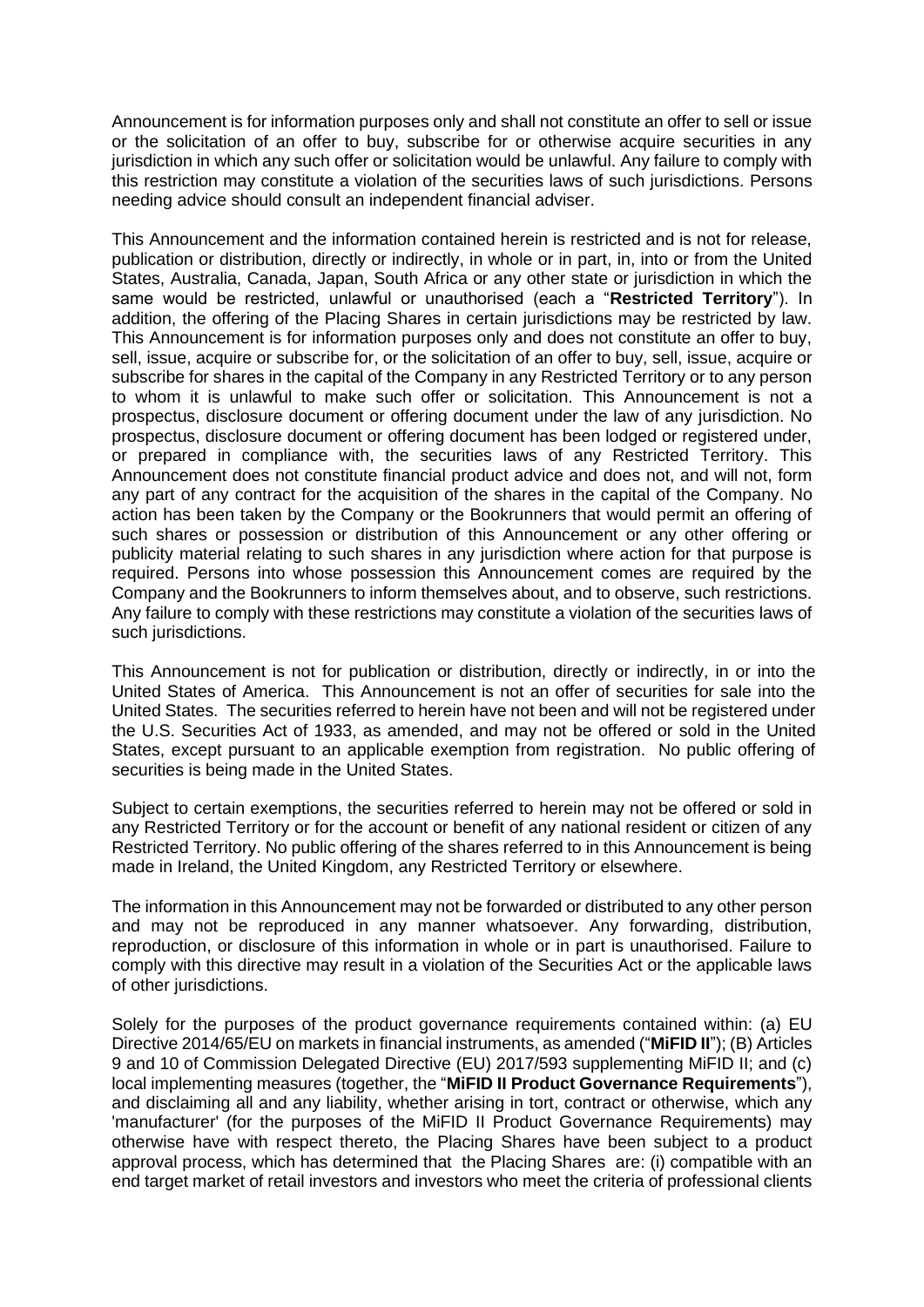and eligible counterparties, each as defined in MiFID II; and (ii) eligible for distribution through all distribution channels as are permitted by MiFID II (the "**Target Market Assessment**"). Notwithstanding the Target Market Assessment, distributors should note that: the price of the Placing Shares may decline and investors could lose all or part of their investment; the Placing Shares offer no guaranteed income and no capital protection; and an investment in the Placing Shares is compatible only with investors who do not need a guaranteed income or capital protection, who (either alone or in conjunction with an appropriate financial or other adviser) are capable of evaluating the merits and risks of such an investment and who have sufficient resources to be able to bear any losses that may result therefrom.

The Target Market Assessment is without prejudice to the requirements of any contractual, legal or regulatory selling restrictions in relation to the Placing. Furthermore, it is noted that, notwithstanding the Target Market Assessment, Goldman Sachs International and Davy will only procure investors who meet the criteria of professional clients and eligible counterparties. For the avoidance of doubt, the Target Market Assessment does not constitute: (a) an assessment of suitability or appropriateness for the purposes of MiFID II; or (b) a recommendation to any investor or group of investors to invest in, or purchase or take any other action whatsoever with respect to the Placing Shares. Each distributor is responsible for undertaking its own target market assessment in respect of the Placing Shares and determining appropriate distribution channels.

This Announcement contains (or may contain) certain forward-looking statements with respect to certain of the Company's current expectations and projections about future events and the Company's future financial condition and performance. These statements, which sometimes use words such as "aim", "anticipate", "believe", "may", "will", "should", "intend", "plan", "assume", "estimate", "expect" (or the negative thereof) and words of similar meaning, reflect the directors' current beliefs and expectations and involve known and unknown risks, uncertainties and assumptions, many of which are outside the Company's control and difficult to predict, that could cause actual results and performance to differ materially from any expected future results or performance expressed or implied by the forward-looking statement. Statements contained in this Announcement regarding past trends or activities should not be taken as a representation that such trends or activities will continue in the future. Many factors could cause actual results, performance or achievements to differ materially from those projected or implied in any forward-looking statements. The important factors that could cause the Company's actual results, performance or achievements to differ materially from those in the forward-looking statements include, among others, the macroeconomic environment (including, the impact of COVID-19), economic and business cycles, the terms and conditions of the Company's financing arrangements, foreign currency rate fluctuations, competition in the Company's principal markets, acquisitions or disposals of businesses or assets and trends in the Company's principal industries. Due to such uncertainties and risks, readers are cautioned not to place undue reliance on such forward-looking statements, which speak only as of the date hereof. In light of these risks, uncertainties and assumptions, the events described in the forward-looking statements in this Announcement may not occur. The information contained in this Announcement, including the forward-looking statements, speaks only as of the date of this Announcement and is subject to change without notice and the Company does not assume any responsibility or obligation to, and does not intend to, update or revise publicly or review any of the information contained herein, whether as a result of new information, future events or otherwise, except to the extent required by the FCA, the London Stock Exchange, Euronext Dublin, the Central Bank of Ireland or by applicable law. No statement in this Announcement is or is intended to be a profit forecast or profit estimate or to imply that the earnings of the Company for the current or future financial years will necessarily match or exceed the historical or published earnings of the Company.

Any indication in this Announcement of the price at which Ordinary Shares have been bought or sold in the past cannot be relied upon as a guide to future performance. The price of shares